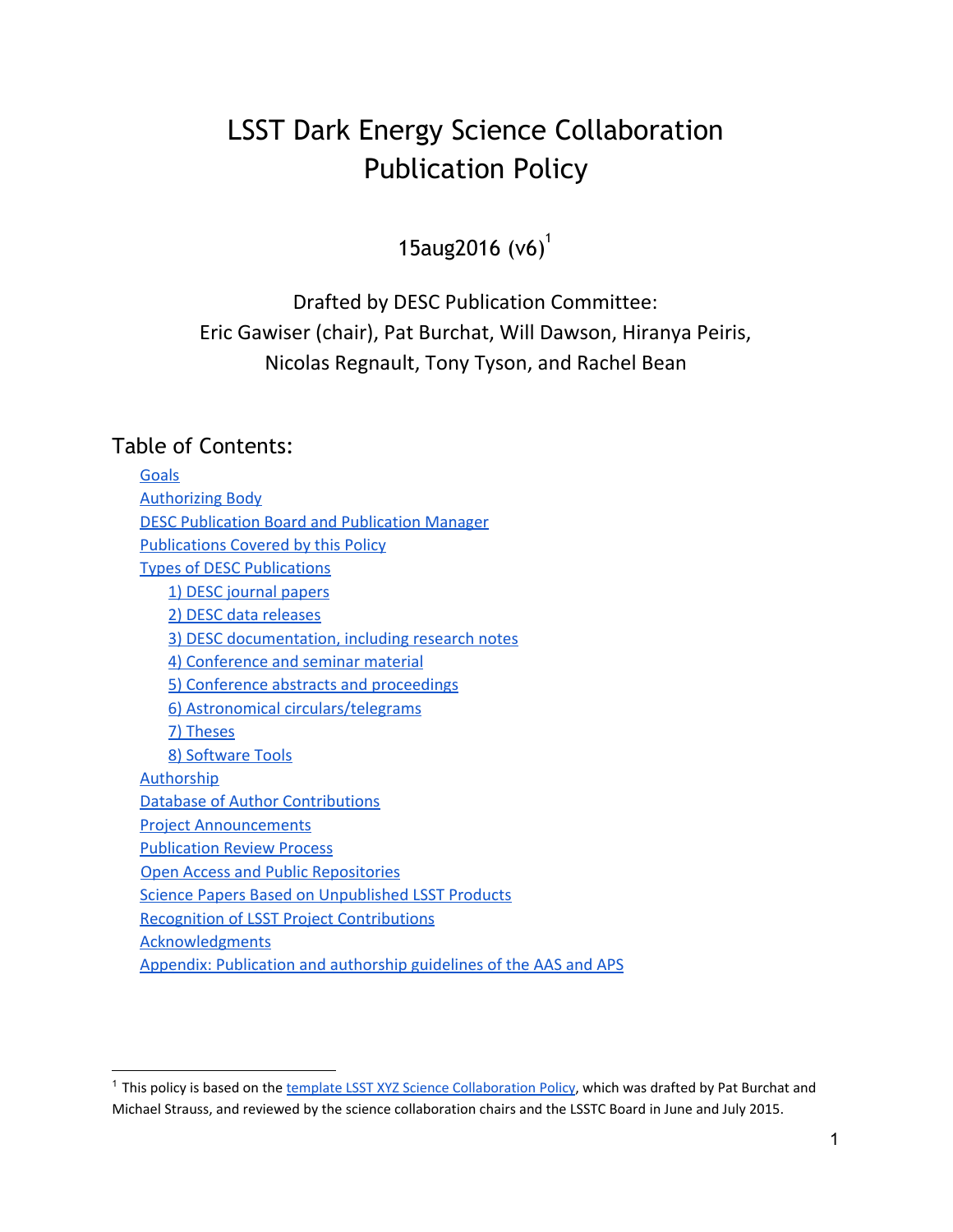# <span id="page-1-0"></span>Goals

This LSST Dark Energy Science Collaboration (DESC) Publication Policy applies to all papers produced by DESC members using DESC resources. There are four primary goals for this policy:

- To maximize the quality and ensure the validity of DESC publications by taking full advantage of the scientific and technical expertise within the collaboration.
- To reduce the overall time for a paper to be accepted for publication by providing an effective and efficient review process.
- To recognize the contributions of the individuals leading the analysis described in a DESC paper as well as those who enabled the analysis through their contributions to the collaboration as a whole, with an emphasis on recognizing the contributions of junior members of the collaboration.
- To combine the best publishing practices of scientific cultures represented in the DESC, ranging from astronomy to particle physics.

In addressing these goals, this policy aims to strike a balance between the priorities and expectations of different DESC members and communities. Effective implementation will depend on each member of the collaboration acknowledging that compromise may be necessary to reap the benefits of working within a collaboration that is made stronger by the engagement of scientists with a diverse set of expertise and experiences.

# <span id="page-1-1"></span>Authorizing Body

The DESC Collaboration Council is the authorizing agent for this Publication Policy. This Publication Policy can be amended by the Collaboration Council after a reasonable collaboration-wide comment period.

# <span id="page-1-2"></span>DESC Publication Board and Publication Manager

The DESC Publication Board oversees the logistics of the publication process, including the following responsibilities:

- developing a detailed implementation of the review process described in a subsequent section;
- overseeing the publication review process;
- resolving disputes over publication content and procedure;
- recommending amendments to this policy to the Collaboration Council if needed.

Quality assurance of the publication is the responsibility of the appointed review committee (see below), with oversight by the Publication Board. The Publication Board is not responsible for scientific management and publication strategy of the DESC, which is the purview of the DESC Management Team (Spokesperson, Deputy Spokesperson, Coordinators and Operations Manager).

Publication Board members are appointed for a term of 2 years by the Collaboration Council of the DESC, in consultation with the DESC Spokesperson and Deputy Spokesperson. The number of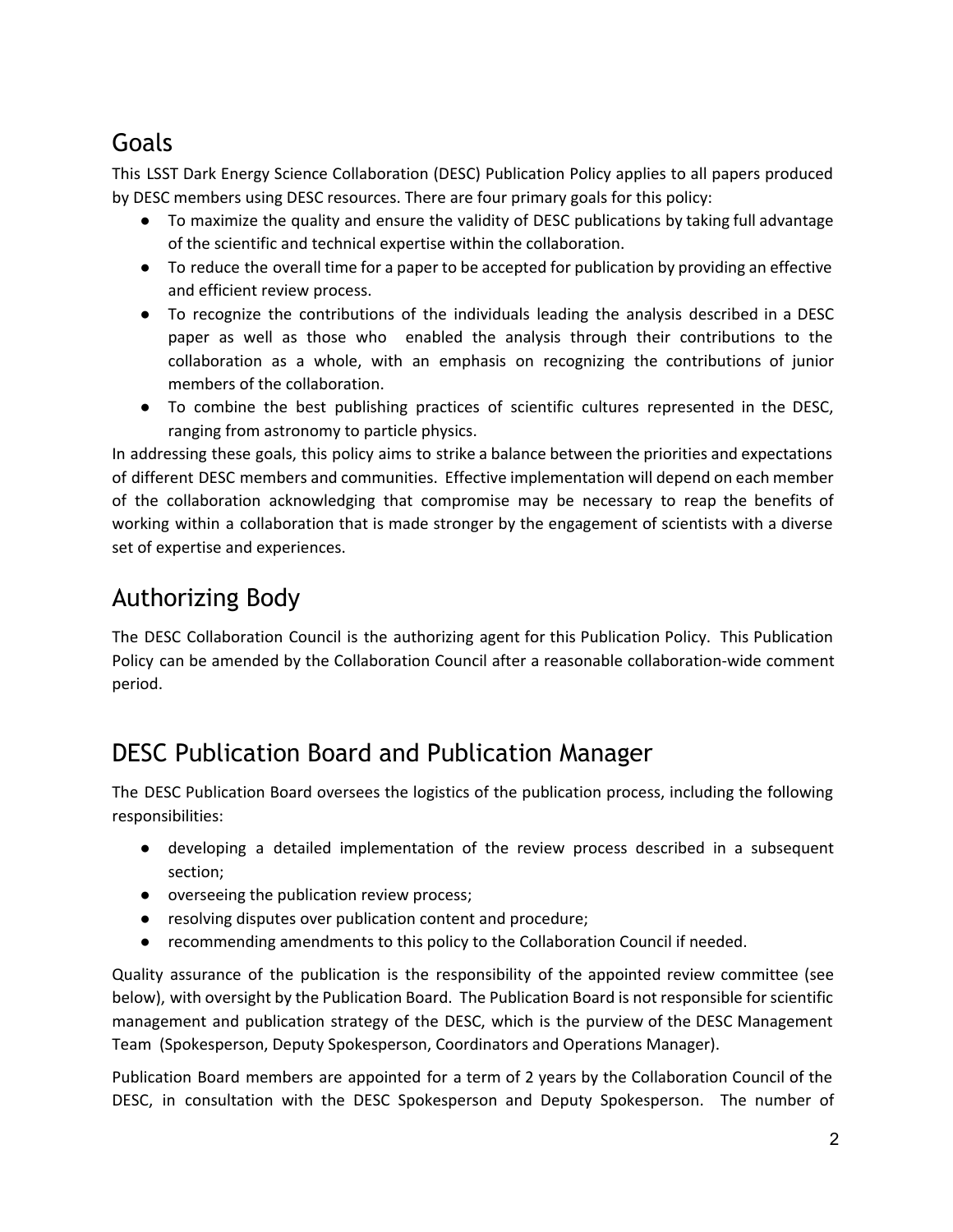members at a given time is determined by the Collaboration Council. Members are chosen to bring knowledge and expertise in a broad set of areas relevant to the DESC. The Analysis Coordinator is an ex-officio member of the Publication Board.

One member of the Publication Board is appointed Publication Manager for a term of 2 years. The Publication Manager is responsible for coordinating the activities of the Publication Board and has specific responsibilities described in the section on Publication Review Process.

The Publication Board is responsible for resolving conflicts related to DESC publications that cannot be resolved in the relevant working group (except for authorship issues, as described in the Authorship section). In consultation with the review committee members and the working group convener(s), the Publication Board will arbitrate disputes on the scientific or technical content of the paper. If the Publication Board is unable to resolve publication-related disputes, the final authority rests with the DESC Management Team, and ultimately the Spokesperson.

## <span id="page-2-0"></span>Publications Covered by this Policy

A publication is covered by this policy if both of the following criteria are satisfied: (1) the publication uses DESC products or is a result of collaborative interactions within the DESC working groups, and (2) it is authored by one or more DESC members. *DESC products* include data, new analysis methods, simulations and software that are developed within the DESC or using DESC resources. DESC products include those initially developed within DESC and later made available to the LSST Project or broader community. Conversely, products wholly developed outside DESC, that did not use DESC resources or expertise, and are then made available to DESC, are not considered DESC products.

Publications that do not satisfy both of these criteria are considered "external publications" and are outside the purview of this policy.

Under the above criteria, this policy covers all publications based on *unpublished* DESC products. It also applies to all publications that are based on *published* DESC products and are authored by DESC members. When circumstances warrant it -- for example, a paper using only public DESC products with primarily non-DESC authors -- the authors of a paper that satisfies both of the above criteria can petition the Publication Board to classify the paper as an external publication.

### Project Announcements

Projects are scientific investigations that are expected to lead to a publishable paper. Projects are proposed to the relevant working group(s) at inception of the intent to carry them out, announced to the entire collaboration, and added to a searchable database of announced projects. Members of the working group(s) announcing the project, as well as any other DESC members with expertise relevant to that project, will have the opportunity to join the project and contribute directly to it. Openness within the DESC will prevent surprises where multiple groups turn out to be working on the same topic; it may prove desirable to have competing analyses, but that should not be accidental. A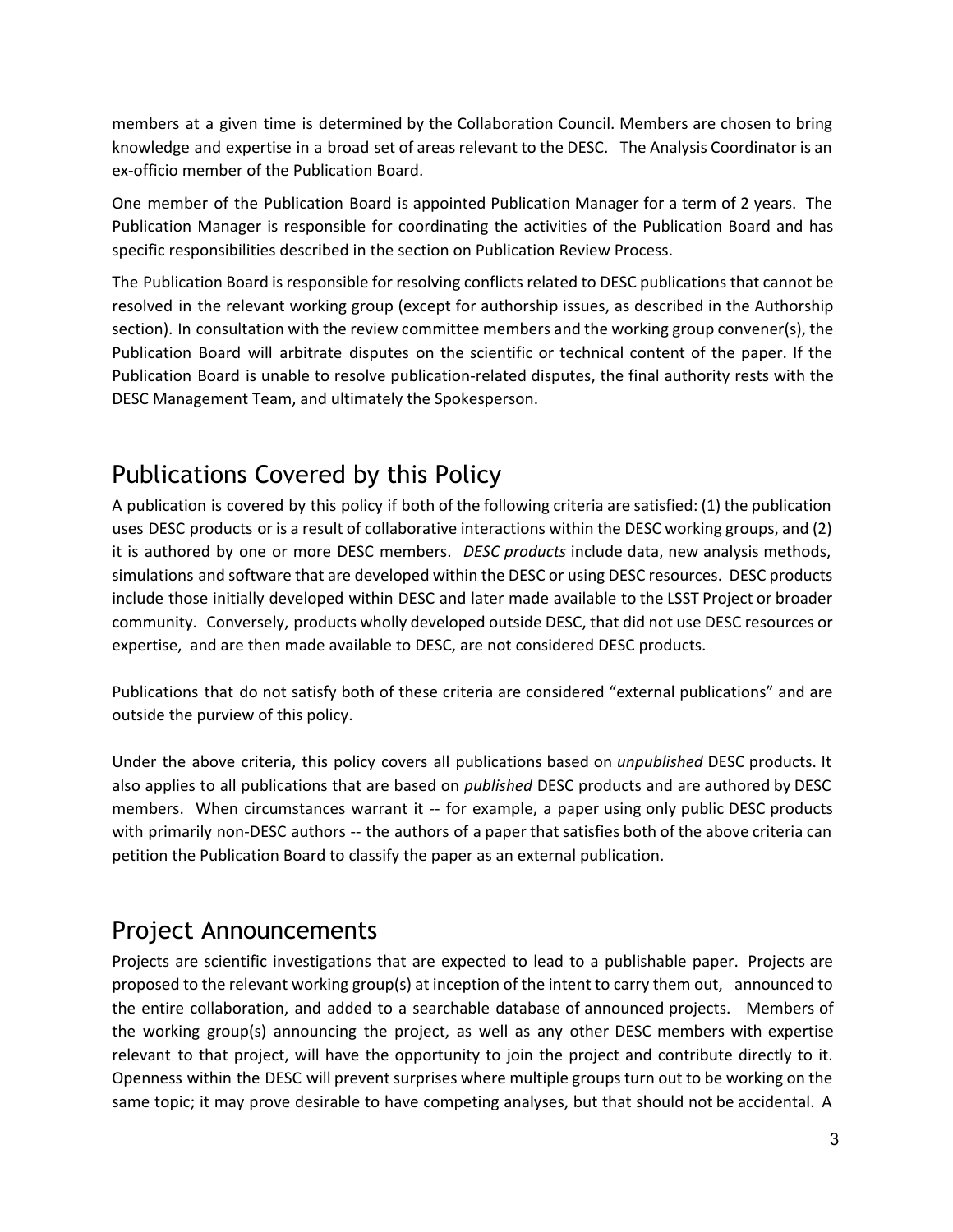project that constitutes a graduate student thesis should be identified as such at the time of project announcement, and DESC members are expected to coordinate with the student, advisor, and relevant working group conveners to avoid unnecessary duplications with active thesis projects.

## <span id="page-3-0"></span>Types of DESC Publications

LSST DESC publications fall into these broad categories: (1) *journal papers,* (2) *data releases,* (3) *research notes,* (4) *material presented at conferences and in research seminars, (5) conference abstracts and proceedings,* (6) *astronomical circulars, (7) theses, and (8) software.* The level of review relevant to each category is described below. This policy does not cover proposals for grant funding or telescope observing. It also does not cover press releases or other dissemination of results to the general public, including via social media.

### <span id="page-3-1"></span>**1) DESC journal papers**

*DESC journal papers* are refereed scientific publications that are based on DESC data products or intellectual property. They are written within one or more DESC working groups and endorsed by the DESC collaboration after review. DESC papers include science papers primarily based on DESC data products, papers that document a specific DESC data release, papers based on simulations performed within the DESC, and papers documenting specific methods and algorithms developed for the DESC.

*Key DESC papers ("Key Papers")* describe data releases and scientific analyses identified as core goals of the DESC. They are authoritative and comprehensive papers that represent the consensus of the DESC. Key science papers can be proposed by any DESC member after consultation with the relevant working group conveners. Other journal papers are referred to as *"Standard Papers"*.

The list of Key Papers will be established by the Leadership Team (Management Team plus the working group conveners) well in advance of the relevant LSST data release, generally in anticipation of the DESC data release (see below) to which they are connected. No DESC Standard Paper may be published on the *specific* science analyses that are to be included in a Key Paper, and a Standard Paper that builds upon a particular Key science Paper should not be submitted for publication before that Key Paper. No paper previously designated as a Standard Paper may be relabeled as a Key Paper later in the publication process without the agreement of all primary authors.

To the fullest extent possible, the authors will archive research notes, software, and other documentation related to the published work in public or internal DESC repositories. The archived material should include notes describing relevant details not included in the paper, descriptions and locations of simulations and test data, relevant presentations, analysis software, communications between the analysis team and the review committee, etc. This material will provide an institutional memory of the work and will serve as an aid to future DESC work.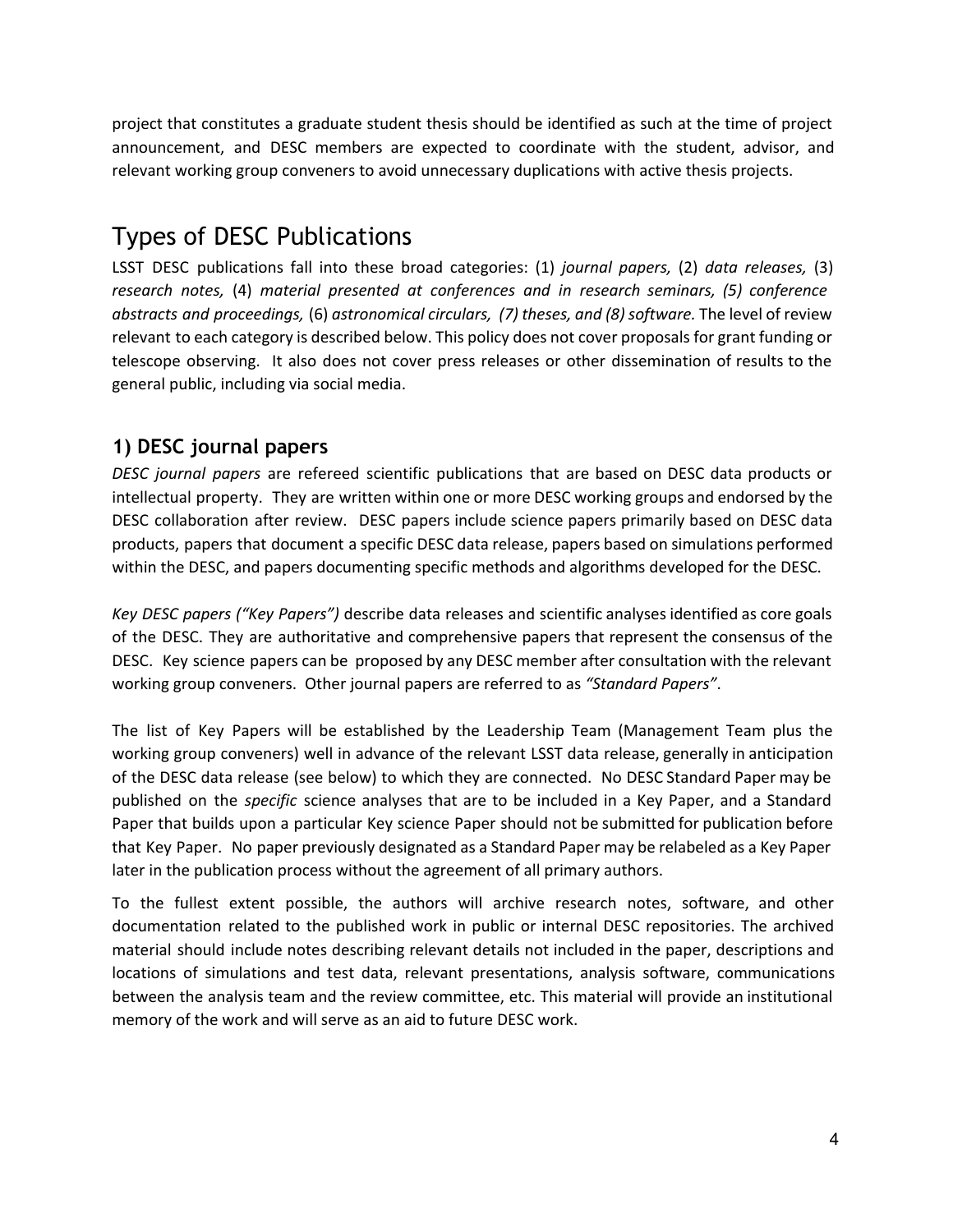#### <span id="page-4-0"></span>**2) DESC data releases**

The *DESC data releases* consist of material produced within the DESC and made available to the community in machine-readable form after submission of the corresponding data release paper (and no later than its publication). This includes processed (or reprocessed) data and results of numerical simulations, along with their documentation. The refereed journal papers that document DESC data releases are *Key Papers.*

#### <span id="page-4-1"></span>**3) DESC documentation, including research notes**

Documentation of the steps followed to obtain the results of a DESC study constitutes one component of "reproducible research," as long as the documentation is comprehensive enough that the authors and others can repeat the procedures and obtain the same results. Documentation also serves to justify key choices made in the analysis and allows researchers to verify and build on each other's work. This documentation may take the form of formal research notes, documented software, wiki pages, and documentation created with emerging tools.

Research notes and other forms of documentation can also describe aspects of DESC operations, data processing, or analysis techniques, and may be relevant to more than one research study.

Since documentation (in the broad sense described above) is essential to verifying the results and conclusions of an analysis, documentation supporting each DESC journal paper will be made available to members of the DESC for the publication review process described in a later section. Authors are expected to provide sufficient documentation that the analysis (including any steps not described in the paper) can be reviewed efficiently by their collaborators. The DESC will establish the necessary infrastructure for viewing and archiving the documentation associated with each published paper.

The authors of supporting documents such as research notes will be the active contributors to the study that the document describes. Research notes may be posted to a public web site maintained by the DESC (and possibly the arXiv as well) after they are reviewed for that purpose within the working group and after the corresponding DESC paper is public. Public research notes can be cited in DESC journal papers.

#### <span id="page-4-2"></span>**4) Conference and seminar material**

This category refers to all DESC materials (figures, tables, results) presented during conference presentations and scientific seminars (including colloquia). Two cases need to be considered: unpublished and published material. If new, unpublished material is associated with a Key Paper, then the results will be reviewed by the relevant working group(s) and a Review Committee assigned to the project. If new, unpublished material is associated with a Standard Paper, then the presentation will undergo review by the relevant working group(s) (in consultation with the Review Committee if one has already been assigned to the analysis). In either case, approval leads the unpublished material to be termed "DESC preliminary results". Preliminary results should only be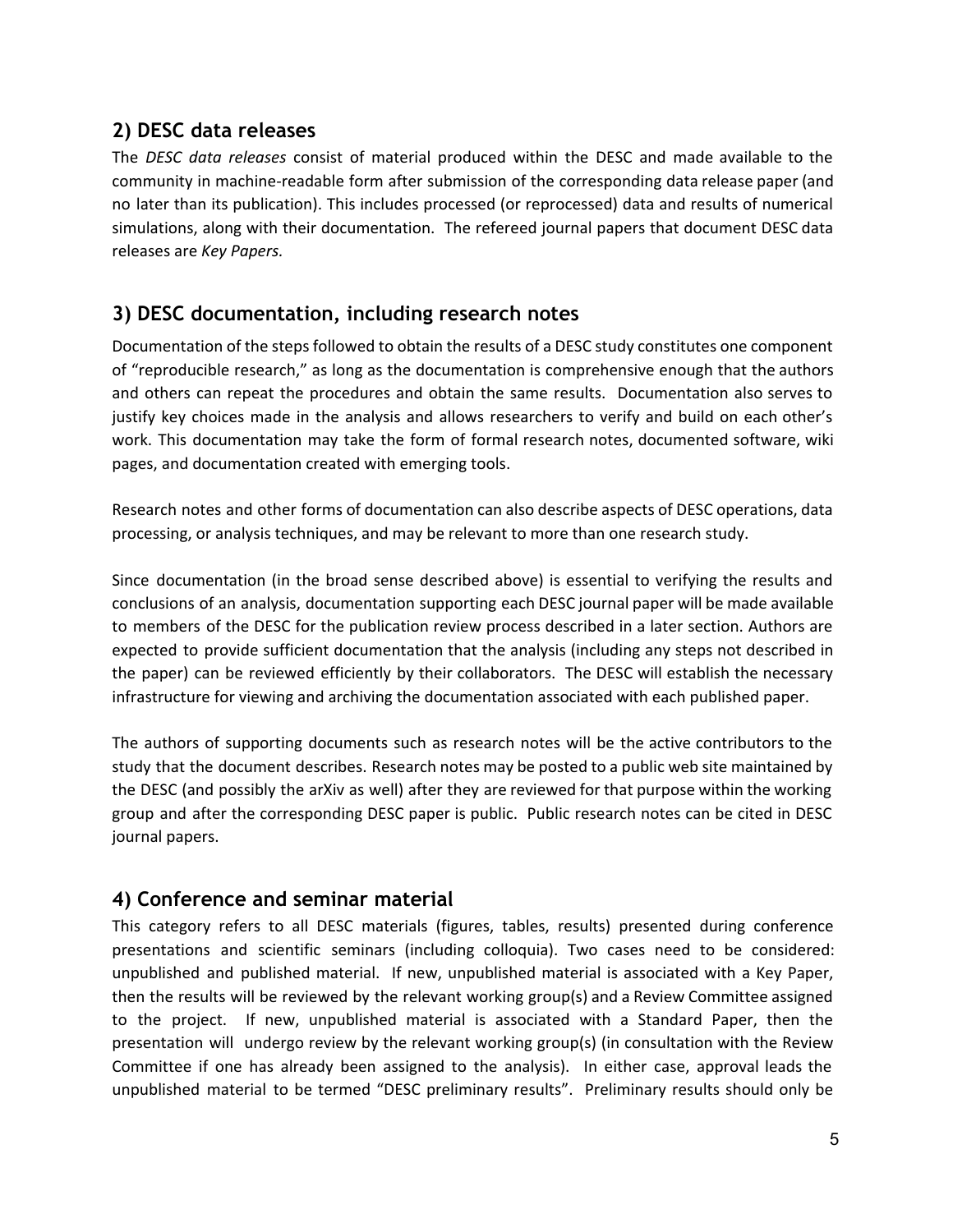made public with the consent of the primary authors. On the other hand, if all of the material is already published in refereed publications or has already been approved as DESC preliminary results, then only the relevant working group(s) needs to review conference presentations, and no review is needed for a scientific seminar. Both preliminary and final research results will be developed into official plots and archived in a repository for use in presentations.

#### <span id="page-5-0"></span>**5) Conference abstracts and proceedings**

Public conference abstracts and proceedings must be developed in consultation with the relevant working group(s) but are not subject to the publication review process described below.

#### <span id="page-5-1"></span>**6) Astronomical circulars / telegrams**

Astronomical circulars refer to information disseminated to the community through channels designed to share time-critical information (usually about transients) -- e.g., International Astronomical Union (IAU) circulars or The Astronomer's Telegram (ATEL). A collaboration-wide review process prior to publication would slow the flow of information and thereby discourage the dissemination of time-critical alerts. As a consequence, review is the responsibility of the relevant working group(s). The Publication Board determines the process of publishing such alerts and settles related disputes but does not review time-critical alerts individually.

### <span id="page-5-2"></span>**7) Theses**

Ph.D. theses are not reviewed by the Publication Board. On the other hand, associated journal papers are subject to the usual review. Theses containing DESC data products may not be posted to the arXiv (or similarly published by their author) before the associated publications have been approved by the DESC Publication Board. A list of active Ph.D. thesis projects can be obtained by searching the database of announced DESC projects (see Project Announcements).

#### <span id="page-5-3"></span>**8) Software tools**

Software tools developed by the DESC can be documented in an associated journal paper that should be cited in all publications that make use of the tools. They should follow DESC policies on software and/or reproducible research.

## <span id="page-5-4"></span>Authorship

The authorship and citation policy for the LSST Dark Energy Science Collaboration follows common ethical practices as outlined by the American Astronomical Society (AAS) and the American Physical Society (APS); see the Appendix for the most relevant portions of each statement. The phrase "significant contribution" refers to one without which an analysis would be incomplete or inaccurate or one that greatly improved the quality of the resulting paper. This includes the development within DESC of methods that are later implemented by the Project and released in public catalogs that are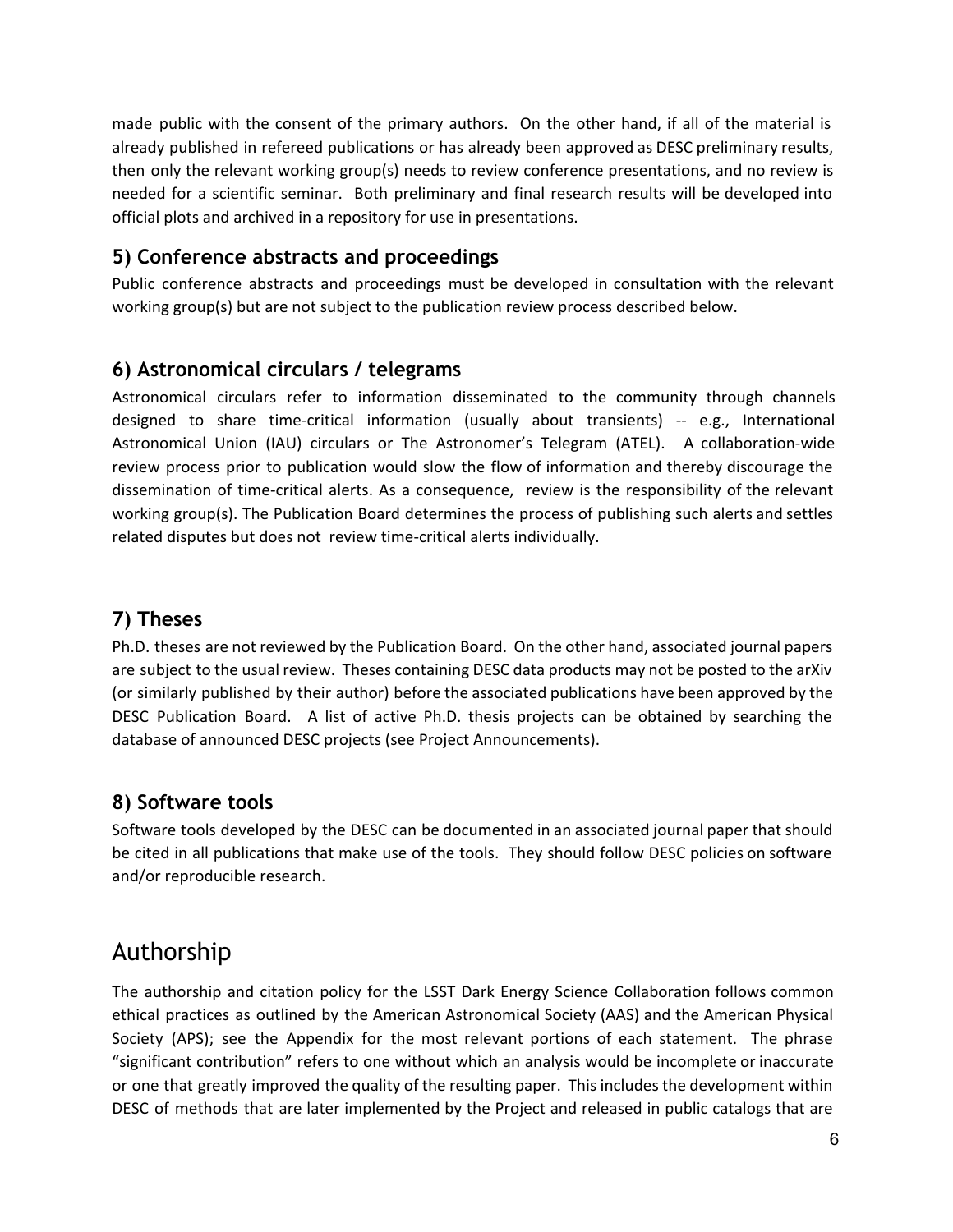used as inputs for a particular paper. The DESC Membership Policy defines the terms Member, Full Member, and Builder referred to below. The following points apply to journal papers, including data release papers; the authorship policy for other publications is discussed near the end of this section.

*DESC Builders* can join the list of authors of all Key Papers; they can also join the list of authors of any Standard Papers enabled by their contributions. *DESC Full Members* can join the list of authors of any Key or Standard Papers to which they made significant contributions. For Standard Papers, authorship requests are decided upon by the primary authors in consultation with the relevant working group conveners; for Key Papers, such requests are decided upon by the relevant working group conveners. Working group conveners should encourage scientists who make significant contributions to Key or Standard Papers to document their work in Research Notes as well as to request authorship.

DESC Members who are neither Builders nor Full Members and join specific projects announced to the collaboration will be listed as authors on the resulting publications if they make significant contributions to them. DESC publications may also be authored by scientists external to DESC ("external collaborators") who bring unique expertise if formal permission for their involvement in the specific research has been granted in advance by the Collaboration (defined in a separate Policy on External Collaborators) and they have made a significant contribution to the paper. These may include individuals who contributed unique theoretical, computational, or simulation results; executed related analyses of non-LSST data; or developed or implemented statistical methods for use with LSST data. It is important to note that this external collaboration must not lead to unauthorized access to LSST data products.

The author list on DESC *Key Papers* will begin with "The LSST Dark Energy Science Collaboration". After this, authors will be listed in alphabetical order. The "corresponding author" in a Key Paper will be an email address not associated with an individual scientist.

For *Standard* Papers, the author list will consist of two parts. The first group of authors comprises the individuals who were primarily responsible for doing the reported work and writing the paper – referred to as the "primary authors". The list of primary authors will be determined in consultation with the conveners of the relevant working group(s). The primary authors will determine among themselves the order in which they are listed, and their individual contributions to the paper will be summarized in the Acknowledgments section. The remainder of the author list will be in alphabetical order. The author list will end with "The LSST Dark Energy Science Collaboration" to identify this as a paper that has been produced and reviewed by the DESC.

Potential contributing authors should be engaged in the review of the content of the paper as early in the production of the paper as practical. All authors share responsibility for the quality of a paper, and every author should be given the opportunity to provide feedback on a manuscript before its submission, as described in the publication review process below. No one will be listed as a coauthor without their explicit permission.

Research Notes should have a short list of authors who contributed directly to the analysis, method, or software being described. Author lists of conference abstracts, presentations, and proceedings are traditionally short, including only those who developed the presentation, followed by "for the LSST Dark Energy Science Collaboration".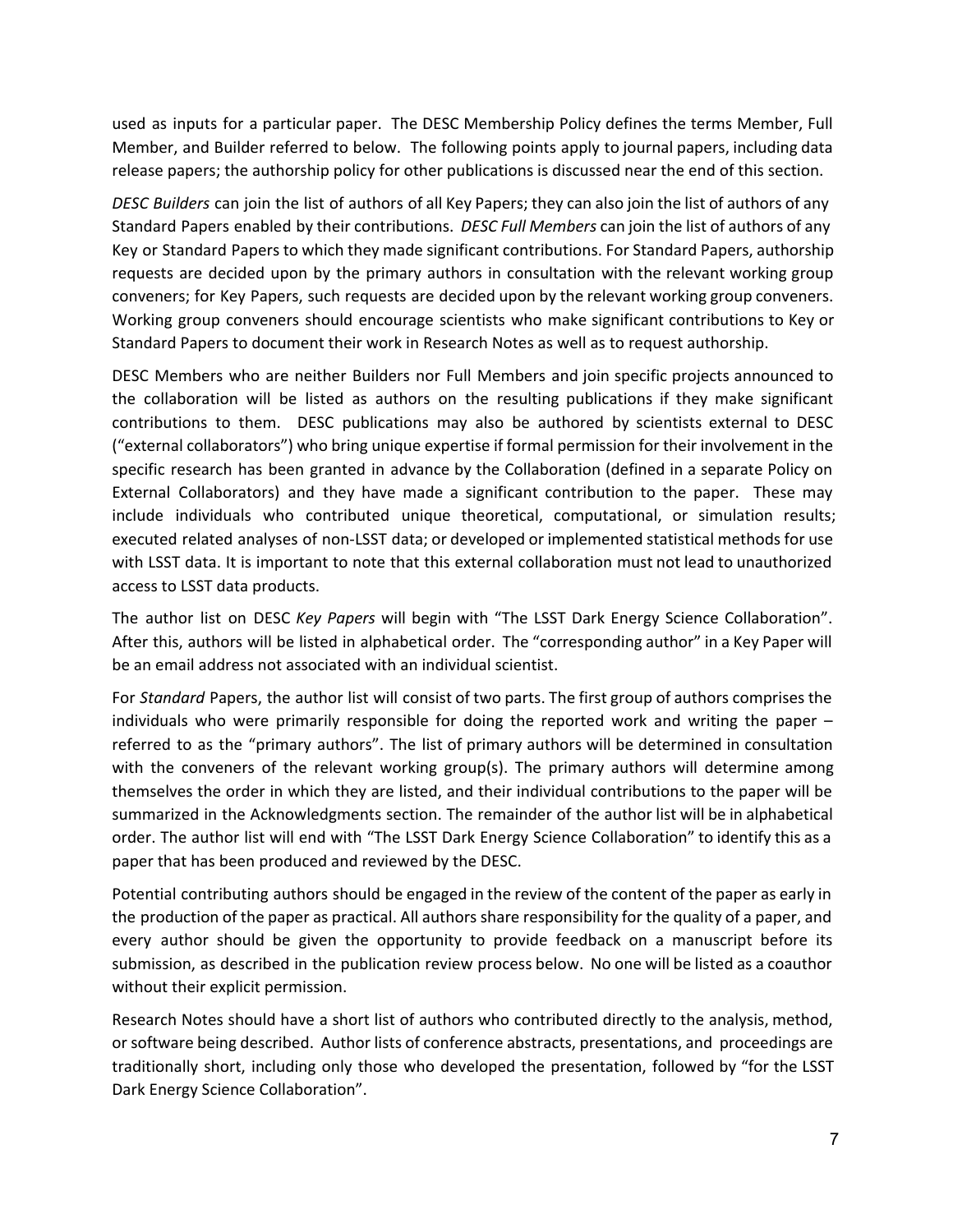### <span id="page-7-0"></span>Database of Author Contributions

Authors will self-report their contributions to each Key or Standard DESC Paper they join with a brief statement. These statements will be reviewed by the Publication Board, in consultation with the relevant working group conveners, to avoid extreme cases of individuals claiming too much (or too little) credit. The DESC will maintain a public database of these self-reported author contribution statements, which is searchable by, e.g., paper title, author name, or ORCID<sup>2</sup> number. This will enable DESC members to provide a URL on their CV or job applications that links directly to their list of author contribution statements.

For Standard Papers, a summary of each primary author's contribution will appear in the Acknowledgments. See <http://www.nature.com/authors/policies/authorship.html#close> [for](http://www.nature.com/authors/policies/authorship.html#close) [Nature's](http://www.nature.com/authors/policies/authorship.html#close) [poli](http://www.nature.com/authors/policies/authorship.html#close)c[y](http://www.nature.com/authors/policies/authorship.html#close) [on](http://www.nature.com/authors/policies/authorship.html#close) [author](http://www.nature.com/authors/policies/authorship.html#close) [contribution](http://www.nature.com/authors/policies/authorship.html#close) [statements,](http://www.nature.com/authors/policies/authorship.html#close) [and](http://www.nature.com/authors/policies/authorship.html#close) [http://blogs.nature.com/nautilus/2007/11/post\\_12.html](http://blogs.nature.com/nautilus/2007/11/post_12.html) for some examples.

It may also be possible to publish the full list of author contribution statements for a given Key or Standard Paper as a machine readable table within the paper.

### <span id="page-7-1"></span>Publication Review Process

The publication review process for DESC journal papers is structured with the goals of the publication policy in mind -- in particular, to take full advantage of the scientific and technical expertise across the DESC to maximize the quality and ensure the validity of DESC publications, and to provide an effective and efficient review process to reduce the overall time for a paper to be accepted for publication. The process allows all interested DESC members to participate in a constructive internal review of a given paper. Authors benefit from the engagement of DESC members with relevant expertise and the increased confidence in the results generated by the collaboration review process.

To allow timely input and to maximize efficiency, the review process is built on three overlapping periods when the authors receive input from members of the relevant working group(s), an appointed three-person review committee, and the broader DESC membership, as illustrated in the figure below.

<sup>2</sup> [Persistent digital identifier: http://orcid.org/](https://docushare.lsstcorp.org/docushare/dsweb/Get/Document-3607)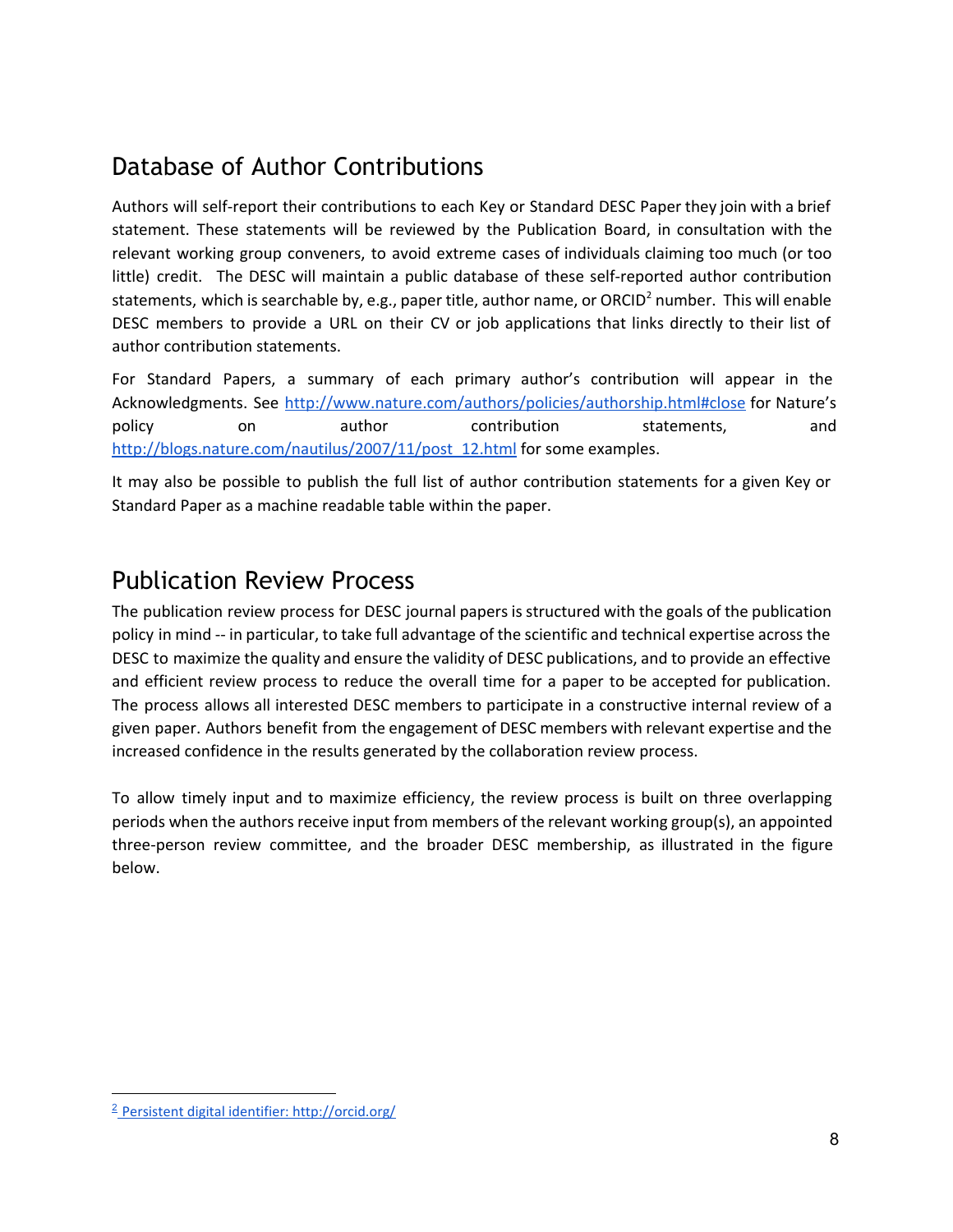

The overlapping stages of the review process are described below, with the first three stages corresponding to the three rows of the above figure. The "primary contacts" referred to below are the relevant working group conveners (or their designates) for the case of a Key Paper, and the primary authors for the case of a Standard Paper.

- 1. The analysis and supporting documentation are reviewed within the relevant working group(s), typically as part of the ongoing working group presentations and discussions. This review should be conducted openly, so that DESC members outside the working group with relevant expertise can contribute. Presentations and documentation will be tracked via a common infrastructure maintained by the collaboration for all working groups.
- 2. Once the primary authors and working group convener(s) agree that the analysis and supporting documentation are ready for Publication Board review, the working group convener requests the formation of a review committee. As long as the analysis is mature enough for a meaningful review, this request may be made while the paper is still being drafted, both to allow timely input by the review committee on potential analysis issues and to avoid unnecessary delays. At the latest, this request should be made when the working group convener(s) expect that a paper will be ready for the collaboration-wide comment period to begin after a single iteration with the review committee -- i.e., within two weeks. For Key Papers, a review committee must be appointed in time to review any preliminary results to be presented at conferences.

In consultation with the primary authors and the working group convener(s), the Publication Board appoints a review committee consisting of three members of the DESC. The review committee selects a chair, who organizes the committee to ensure an efficient review. Once appointed, the review committee members will submit their feedback on the analysis (based on supporting documentation and the draft paper once it is available) to the authors and the Publication Manager within two weeks. The authors should explicitly consider and respond to the feedback from the review committee and post an updated draft of the supporting documentation (and/or paper). The reviewers will respond within two weeks to each iteration, and it is expected that the pace of responses from both authors and reviewers will accelerate as convergence is neared. This review will be conducted openly, so that any interested members of the DESC can follow the comments and responses. Working group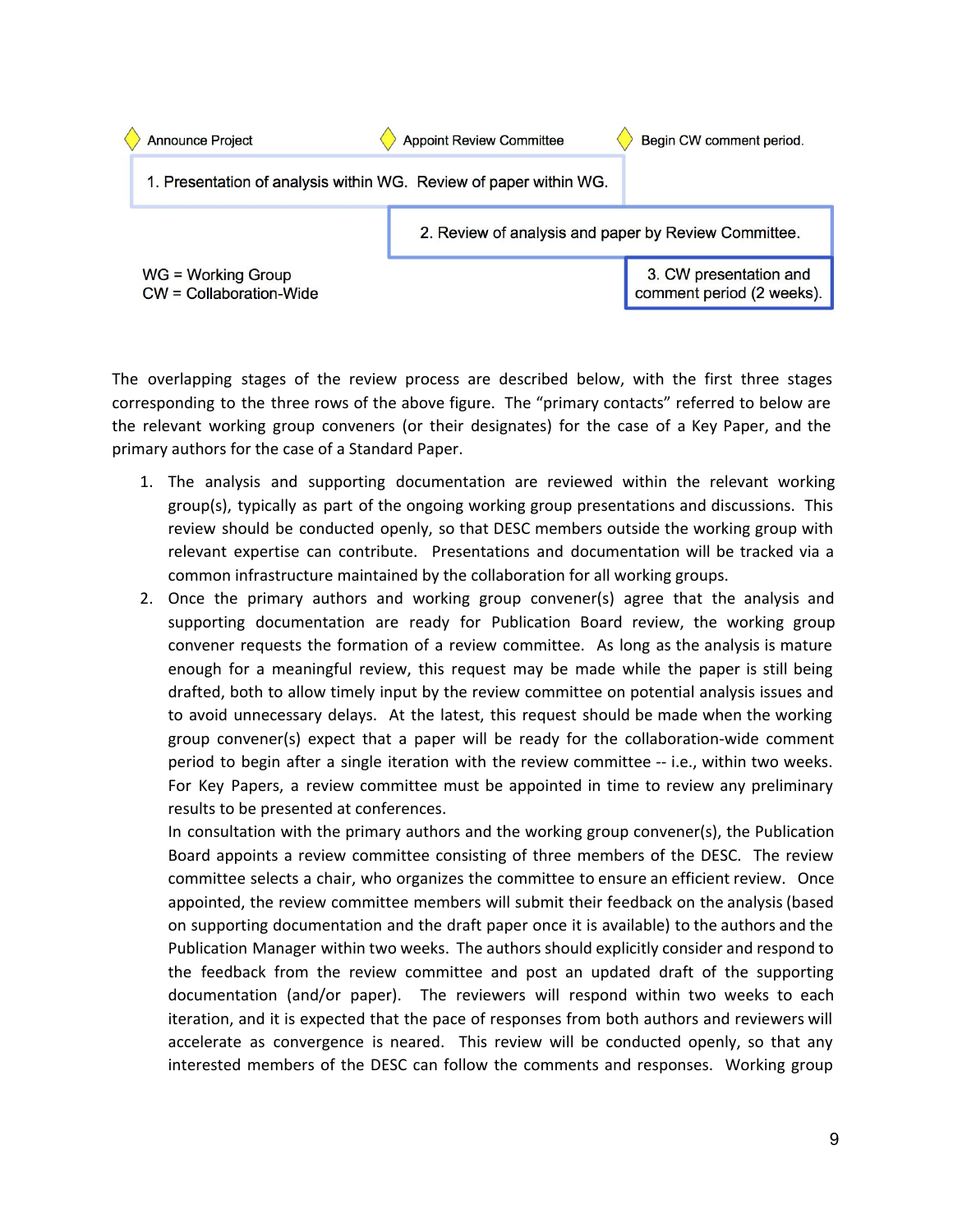review of the *paper* can be completed in parallel with the initial stages of Publication Board review of the *analysis*.

- 3. Once the review committee has completed its initial review of the analysis and the working group considers the paper to be in nearly final form (i.e., ready for publication in the view of the authors and the working group conveners), the Publication Manager will announce the paper to the entire collaboration for a two-week comment period and schedule a collaboration-wide presentation within the two-week period. The review committee will continue to review the paper during this period. The primary contacts are responsible for considering and responding to comments and feedback on the paper from the review committee and DESC members.
- 4. The Publication Manager gives the final approval for the paper to be posted to the arXiv and submitted for publication. Once the paper has been approved for submission, the submitting author is in charge of the logistics of the publication and will submit the paper. For Standard Papers, the submitting author will be the corresponding author; for Key Papers, it will be someone designated by the Publication Board.
- 5. All referee reports, responses to the referee(s), and paper revisions will be made available to the collaboration on an internal web site. The review committee will be consulted on revisions, and the Publication Manager gives the final approval to re-submit and/or re-post to arXiv.

The Publication Manager is responsible for verifying that each paper and corresponding project has been properly announced, that the above review process is followed, that the process is efficient and feedback is given in a timely manner, and that all appropriate DESC and LSST Project documents are cited (see section on Recognition of LSST Project Contributions). The process for dealing with conflicts or disputes related to the scientific or technical content of the paper is described in the earlier section on the duties of the Publication Board and Manager.

The Publication Board will define and refine (as communication tools evolve) the technical details of the review process to ensure that all communications between the analysis team and members of the review committee or the broader collaboration are open to all DESC members and are archived. The Publication Board will also define and refine the details of the collaboration comment process to ensure that all papers receive thorough review in a manner that is efficient for both the collaboration and the analysis team.

Adjustments to the review process may be necessary due to practical considerations. For example, if a contribution is severely limited in page length, then a large number of authors, an extensive reference list, or a full acknowledgment may not be feasible. In extraordinary circumstances of urgency due to a major discovery or outside competition, the review timeline could be compressed. Such policy exceptions and modifications to the review process will be at the discretion of the Publication Board.

### <span id="page-9-0"></span>Open Access and Public Repositories

The review process is designed to ensure, with a high degree of confidence, that science results included in DESC papers are valid. Therefore, the DESC will strive to make its science results public, for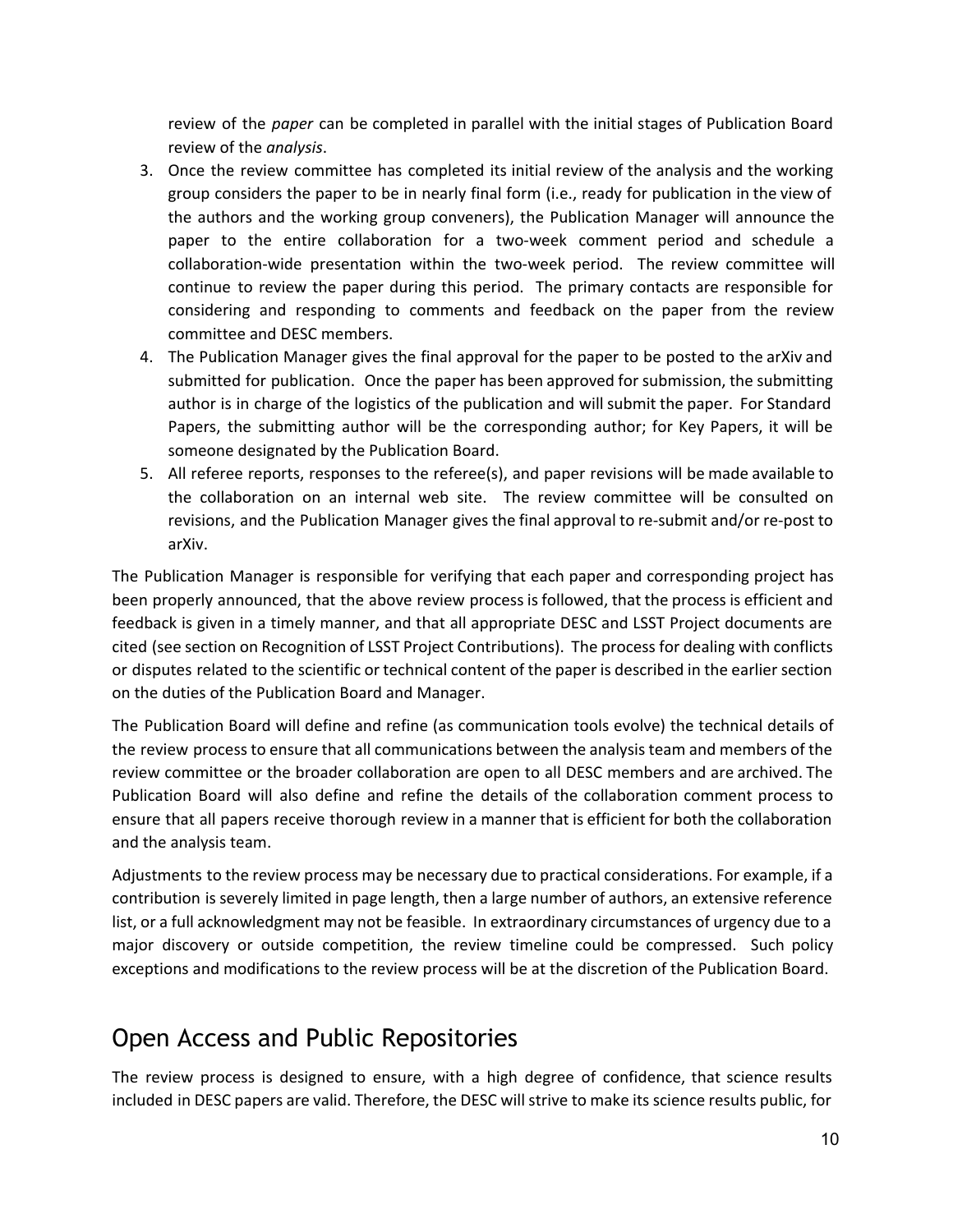the benefit of the broader scientific community, once a paper has been approved for submission to a journal.

Once a paper has been deemed acceptable for submission by the DESC Publication Manager, it may be posted to the arXiv or similar public repository. DESC science papers will be posted to the arXiv within 2 weeks of their submission to the journal (before or after). The Publication Board can make individual exceptions to the arXiv submission timeline if justified (e.g., if a journal or press release requires an embargo).

The version of the arXiv paper will be updated to the final version after acceptance to the journal, and a journal reference will be added to the arXiv listing when the paper is published.

# <span id="page-10-0"></span>Science Papers Based on Unpublished LSST Products

Before LSST operations begin, we can expect to see scientific papers from the LSST Dark Energy Science Collaboration based on LSST products, such as the output of the operations simulator, the input catalog of stars and galaxies from which LSST simulations are generated, the simulated images of stars and galaxies, the output catalogs of the processed images, and possibly commissioning data. Some of these papers will focus on LSST performance and science reach; others will focus on topics that are not specific to LSST.

If the LSST product is public and described in a citable publication, the publication is referenced and no review by the LSST Project is necessary.

If the product is public but no citable reference exists, or the product is not yet publicly available, then the following review process should be followed, as described in the LSST Project Publication Policy. The benefit to the DESC authors in following this review process is the engagement of LSST Project members with relevant expertise.

The lead author should contact the LSST Project Publication Manager, who will identify the expert within the LSST Project for the LSST data product used in the paper. The LSST Project Publication Manager and the relevant expert will evaluate whether the proposed use of the product is appropriate. If the analysis described in the paper makes a statement about LSST performance, then the expert for the product (or his or her designee) will be given the right to review the paper to determine whether the product was used appropriately. Authors should consider acknowledging the contribution of any reviewer who has had a significant impact on the content and quality of the paper.

## <span id="page-10-1"></span>Recognition of LSST Project Contributions

To ensure that the contributions of those responsible for the design, construction, and operation of the hardware, software, and other infrastructure of the LSST are recognized, all DESC publications based on LSST data or metadata (images, derived data products, simulations, code) should reference the appropriate LSST technology and data release papers -- i.e., those LSST publications that describe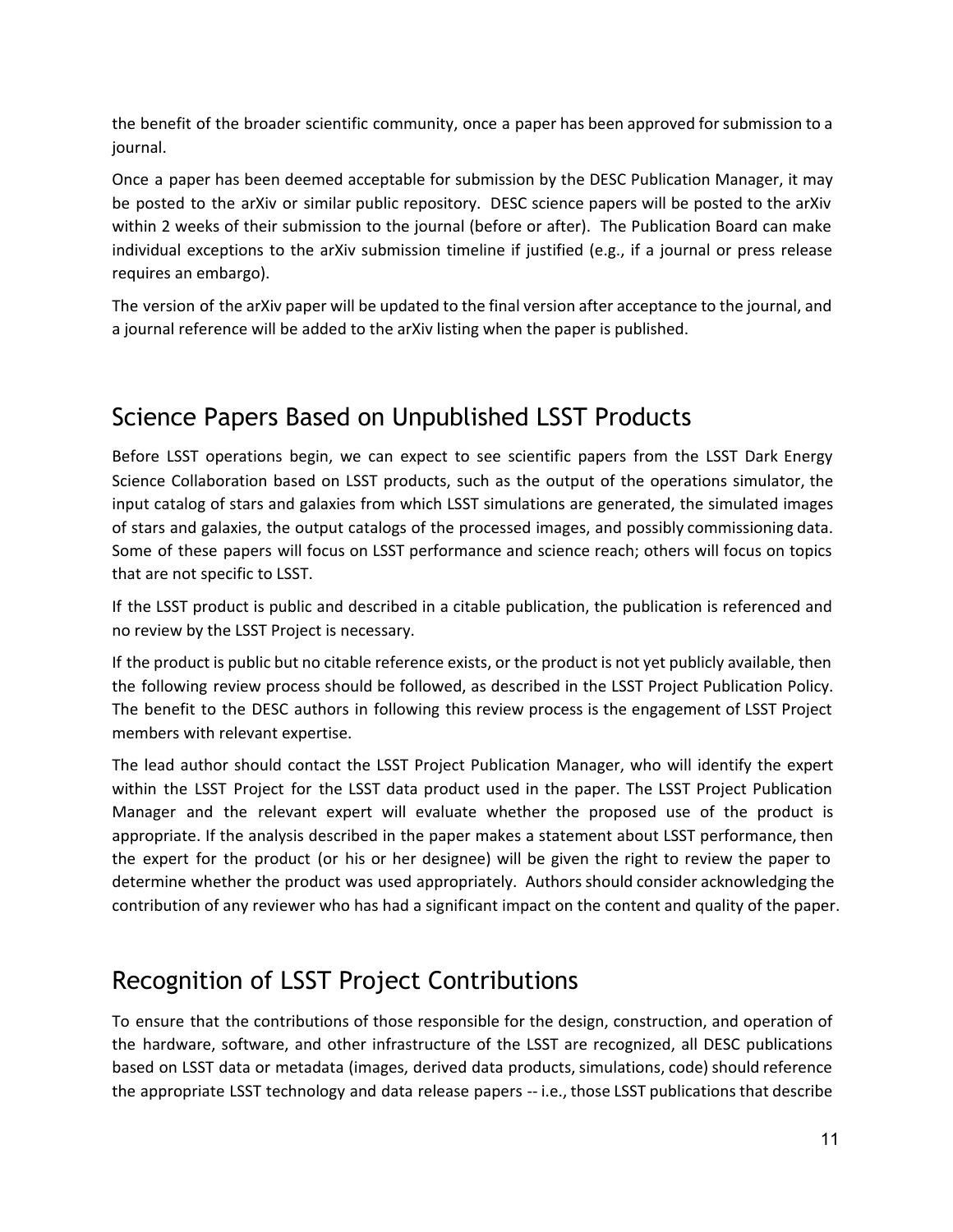the LSST infrastructure and data relevant to the study in question. This implies, in general, that every science publication based on LSST data must reference at least the primary LSST technical overview paper and the data release paper that describes the data used in the analysis. Key LSST papers are listed on this web page:  [www.lsst.org/scientists/publications/citable](http://www.lsst.org/scientists/publications/citable)

[Conversely,](http://www.lsst.org/scientists/publications/citable) some methods used by the Project for public data releases may be based on methods originally [implemented](http://www.lsst.org/scientists/publications/citable) by DESC. DESC papers that use such Project data products should cite the [corresponding](http://www.lsst.org/scientists/publications/citable) DESC paper establishing the methods used. The collaboration will maintain a list of [relevant citations.](http://www.lsst.org/scientists/publications/citable)

## <span id="page-11-0"></span>Acknowledgments

As noted in the Authorship section, all scientists who make significant contributions to a paper should be offered the opportunity to be listed as authors; other individuals who have contributed to the study should be appropriately noted in the acknowledgment section of the paper. An example of an individual deserving acknowledgment is someone whose comments improved the paper.

Publications based directly on products of the LSST Project, including data products, simulations, and software, should acknowledge the Project for these contributions. See LSST Doc-3607<sup>3</sup> for detailed guidance on acknowledgment text.

The acknowledgements should also include the following items when applicable:

- A note that the paper has undergone DESC review.
- For Standard Papers, a list of contributions of the primary authors (as described in the Author Contributions section).
- A list of research contributions by people other than the authors.
- Funding agencies
- Telescopes used in the acquisition of the data and/or a facilities section with facility keywords  $\frac{4}{1}$  $\frac{4}{1}$  $\frac{4}{1}$ .
- External tools such as the NASA/IPAC Extragalactic Database (NED) or the SAO/NASA Astrophysics Data System (ADS).
- Authors of software products used in the analysis.

### <span id="page-11-1"></span>Appendix: Publication and Authorship Guidelines of the AAS and APS

<sup>&</sup>lt;sup>3</sup> LSST acknowledgement text: https://docushare.lsstcorp.org/docushare/dsweb/Get/Document-3607

<sup>&</sup>lt;sup>4</sup> AAS facility keywords: https://aas.org/aastex/facility-keywords